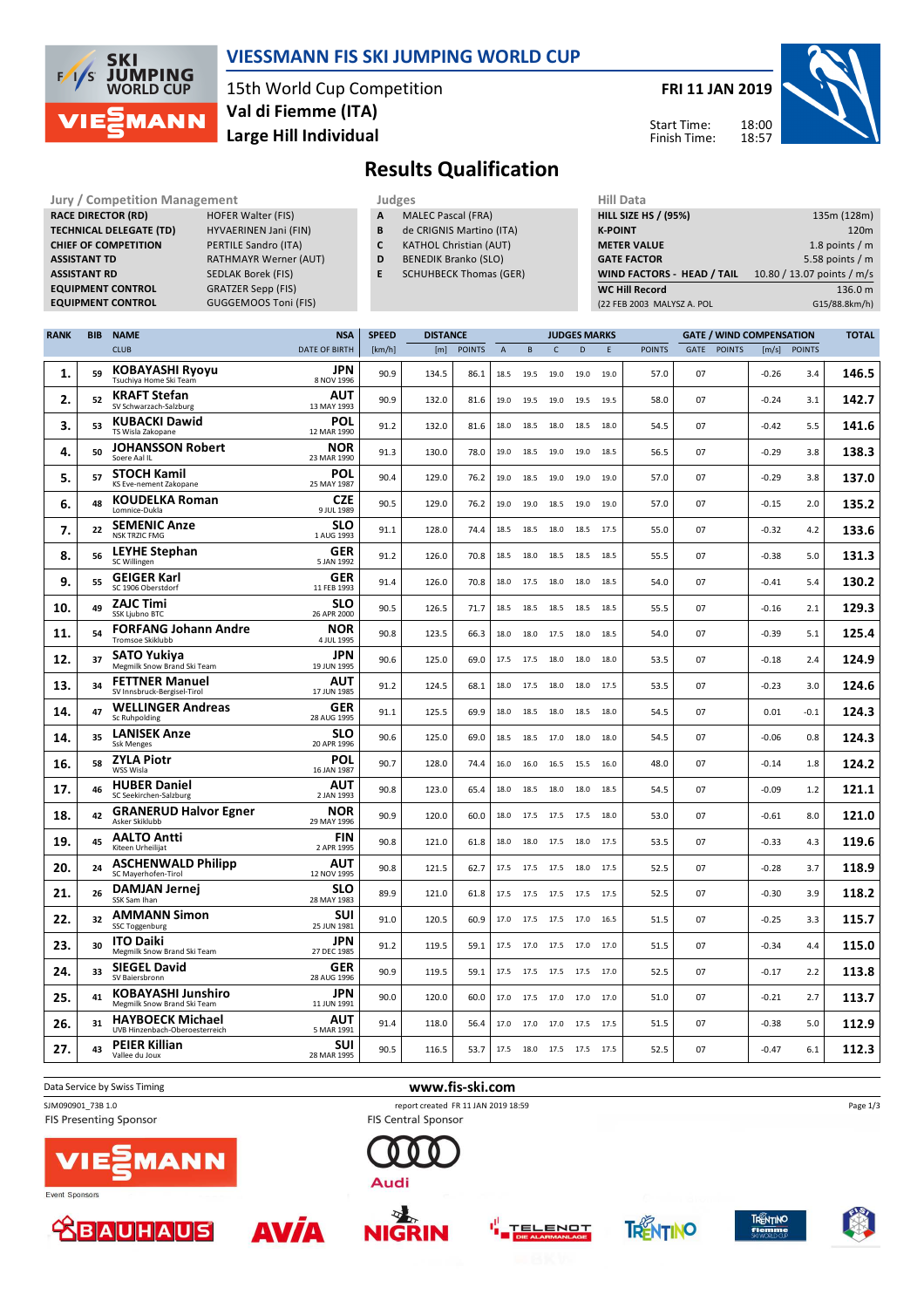

#### **VIESSMANN FIS SKI JUMPING WORLD CUP**

15th World Cup Competition **Large Hill Individual Val di Fiemme (ITA)**

**FRI 11 JAN 2019**

Start Time: Finish Time:



# **Results Qualification**

| <b>RANK</b>          | <b>BIB</b>     | <b>NAME</b>                                               | <b>NSA</b>                | <b>SPEED</b> | <b>DISTANCE</b> |               |                | <b>JUDGES MARKS</b> |                |                              |      | <b>GATE / WIND COMPENSATION</b> |      |               |         |              | <b>TOTAL</b> |
|----------------------|----------------|-----------------------------------------------------------|---------------------------|--------------|-----------------|---------------|----------------|---------------------|----------------|------------------------------|------|---------------------------------|------|---------------|---------|--------------|--------------|
|                      |                | <b>CLUB</b>                                               | <b>DATE OF BIRTH</b>      | [km/h]       | [m]             | <b>POINTS</b> | $\overline{A}$ | B                   | $\mathsf{C}$   | D                            | E    | <b>POINTS</b>                   | GATE | <b>POINTS</b> |         | [m/s] POINTS |              |
| 28.                  | 44             | <b>STJERNEN Andreas</b><br>Sprova IL                      | NOR<br>30 JUL 1988        | 91.3         | 118.0           | 56.4          | 17.0           | 16.5 17.0           |                | 17.5                         | 17.0 | 51.0                            | 07   |               | $-0.36$ | 4.7          | 112.1        |
| 29.                  | 25             | <b>HULA Stefan</b><br>KS Eve-nement Zakopane              | POL<br>29 SEP 1986        | 90.7         | 118.5           | 57.3          | 17.0           | 17.0 17.0           |                | 17.5                         | 17.0 | 51.0                            | 07   |               | $-0.28$ | 3.7          | 112.0        |
| 30.                  | 39             | <b>FREITAG Richard</b><br>SG Nickelhuette Aue             | GER<br>14 AUG 1991        | 90.6         | 117.5           | 55.5          | 17.5           | 17.5                | 17.5           | 17.5                         | 18.0 | 52.5                            | 07   |               | $-0.27$ | 3.5          | 111.5        |
| 31.                  | 36             | <b>WOLNY Jakub</b><br>LKS Klimczok Bystra                 | POL<br>15 MAY 1995        | 90.4         | 117.5           | 55.5          | 17.5           |                     | 18.0 18.0      | 17.5                         | 17.5 | 53.0                            | 07   |               | $-0.15$ | 2.0          | 110.5        |
| 32.                  | 40             | ZOGRAFSKI Vladimir<br><b>NSA</b>                          | <b>BUL</b><br>14 JUL 1993 | 90.0         | 115.5           | 51.9          | 17.5           |                     |                | 17.5 17.0 17.5 17.5          |      | 52.5                            | 07   |               | $-0.23$ | 3.0          | 107.4        |
| 33.                  | 4              | <b>BARTOL Tilen</b><br>SSK Sam Ihan                       | <b>SLO</b><br>17 APR 1997 | 90.7         | 117.5           | 55.5          | 17.0           | 18.0                | 17.0           | 17.5                         | 17.5 | 52.0                            | 07   |               | 0.06    | $-0.6$       | 106.9        |
| 34.                  | 23             | <b>LINDVIK Marius</b><br>Raelingen Skiklubb               | NOR<br>27 JUN 1998        | 91.0         | 115.0           | 51.0          | 17.0           | 16.5                | 17.0           | 17.0                         | 17.0 | 51.0                            | 07   |               | $-0.30$ | 3.9          | 105.9        |
| 35.                  | 17             | <b>INSAM Alex</b><br><b>GS FIAMME ORO</b>                 | ITA<br>19 DEC 1997        | 90.4         | 112.5           | 46.5          | 17.0           | 17.0                | 17.0           | 17.0                         | 16.5 | 51.0                            | 07   |               | $-0.55$ | 7.2          | 104.7        |
| 36.                  | 19             | <b>BOYD-CLOWES Mackenzie</b><br>Altius Nordic Ski Club    | <b>CAN</b><br>13 JUL 1991 | 90.8         | 111.0           | 43.8          | 17.5           | 17.0 17.0 17.0      |                |                              | 17.5 | 51.5                            | 07   |               | $-0.60$ | 7.8          | 103.1        |
| 37.                  | 14             | <b>SCHIFFNER Markus</b><br>UVB Hinzenbach-Oberoesterreich | AUT<br>5 JUN 1992         | 90.6         | 111.0           | 43.8          | 17.0           | 17.0 17.0 17.0      |                |                              | 17.0 | 51.0                            | 07   |               | $-0.57$ | 7.4          | 102.2        |
| 38.                  | 15             | <b>HOERL Jan</b><br>SC Bischofshofen                      | AUT<br>16 OCT 1998        | 90.5         | 110.5           | 42.9          | 17.0           |                     | 17.5 17.0      | 17.0                         | 17.0 | 51.0                            | 07   |               | $-0.54$ | 7.1          | 101.0        |
| 39.                  | 27             | <b>PREVC Peter</b><br>SK Triglav Kranj                    | <b>SLO</b><br>20 SEP 1992 | 90.4         | 113.0           | 47.4          | 16.0           | 16.5                | 16.5           | 17.0                         | 16.5 | 49.5                            | 07   |               | -0.19   | 2.5          | 99.4         |
| 40.                  | 10             | <b>ALAMOMMO Andreas</b><br>Ounasvaaran Hiihtoseura        | <b>FIN</b><br>23 DEC 1998 | 90.8         | 112.5           | 46.5          | 17.0           | 16.5                | 17.0           | 17.0                         | 16.5 | 50.5                            | 07   |               | $-0.16$ | 2.1          | 99.1         |
| 41.                  | 16             | <b>KOZISEK Cestmir</b><br>Lomnice-Dukla                   | CZE<br>9 NOV 1991         | 90.7         | 110.0           | 42.0          | 16.5           | 17.0 17.0 17.0      |                |                              | 16.5 | 50.5                            | 07   |               | $-0.48$ | 6.3          | 98.8         |
| 42.                  | 29             | <b>NAKAMURA Naoki</b><br>Tokai Univ.                      | <b>JPN</b><br>19 SEP 1996 | 90.8         | 111.0           | 43.8          | 17.0           |                     | 16.5 17.0 17.0 |                              | 17.0 | 51.0                            | 07   |               | $-0.30$ | 3.9          | 98.7         |
| 42.                  | 18             | <b>KOT Maciej</b><br>AZS Zakopane                         | POL<br>9 JUN 1991         | 90.8         | 110.0           | 42.0          | 16.5           | 16.5 16.5           |                | 16.5                         | 17.0 | 49.5                            | 07   |               | $-0.55$ | 7.2          | 98.7         |
| 44.                  | 6              | <b>NOUSIAINEN Eetu</b><br>Puijo Ski club                  | <b>FIN</b><br>29 APR 1997 | 90.9         | 113.5           | 48.3          | 16.5           | 17.0                | 17.0           | 16.5                         | 17.5 | 50.5                            | 07   |               | 0.03    | $-0.3$       | 98.5         |
| 45.                  | 9              | <b>HAUSWIRTH Sandro</b><br>Gstaad                         | SUI<br>29 AUG 2000        | 90.5         | 111.5           | 44.7          | 17.0           | 17.0                | 17.0           | 16.5                         | 16.5 | 50.5                            | 07   |               | $-0.15$ | 2.0          | 97.2         |
| 46.                  | 20             | <b>PEDERSEN Robin</b><br>Stalkameratene II                | NOR<br>31 AUG 1996        | 91.1         | 108.5           | 39.3          | 16.5           |                     | 16.5 16.5 17.0 |                              | 16.5 | 49.5                            | 07   |               | $-0.62$ | 8.1          | 96.9         |
| 47.                  | 5              | <b>MUMINOV Sabirzhan</b><br>Almaty                        | KAZ<br>16 APR 1994        | 90.6         | 112.5           | 46.5          | 16.5           | 16.5                | 16.5           | 16.5                         | 16.0 | 49.5                            | 07   |               | 0.07    | $-0.8$       | 95.2         |
| 48.                  | 3              | <b>PETER Dominik</b><br>Am Bachtel wald                   | SUI<br>30 MAY 2001        | 90.7         | 110.5           | 42.9          | 16.5           |                     | 17.5 17.0 17.0 |                              | 16.5 | 50.5                            | 07   |               | 0.01    | $-0.1$       | 93.3         |
| 49.                  | 28             | <b>POLASEK Viktor</b><br>Nove Mesto-Dukla                 | <b>CZE</b><br>18 JUL 1997 | 90.7         | 108.5           | 39.3          | 16.0           | 16.5                | 16.5           | 16.5                         | 16.5 | 49.5                            | 07   |               | $-0.26$ | 3.4          | 92.2         |
| 50.                  | 13             | KASAI Noriaki<br>Tsuchiya Home Ski Team                   | <b>JPN</b><br>6 JUN 1972  | 90.6         | 105.5           | 33.9          |                | 17.0 17.0 16.5 16.5 |                |                              | 17.0 | 50.5                            | 07   |               | $-0.54$ | 7.1          | 91.5         |
| <b>Not Qualified</b> |                |                                                           |                           |              |                 |               |                |                     |                |                              |      |                                 |      |               |         |              |              |
| 51.                  | 21             | <b>BICKNER Kevin</b><br>Norge Ski Club                    | USA<br>23 SEP 1996        | 90.5         | 106.5           | 35.7          | 16.5           | 16.5 17.0 16.5      |                |                              | 16.5 | 49.5                            | 07   |               | $-0.46$ | 6.0          | 91.2         |
| 52.                  | 12             | <b>TKACHENKO Sergey</b><br>Ski Club VKO                   | <b>KAZ</b><br>8 JUN 1999  | 90.7         | 107.5           | 37.5          |                |                     |                | 16.0 16.0 16.0 15.5 15.5     |      | 47.5                            | 07   |               | $-0.35$ | 4.6          | 89.6         |
| 53.                  | 38             | <b>FANNEMEL Anders</b><br>Hornindal II                    | <b>NOR</b><br>13 MAY 1991 | 90.8         | 106.0           | 34.8          |                |                     |                | 16.0 16.5 16.5 16.5 16.5     |      | 49.5                            | 07   |               | $-0.33$ | 4.3          | 88.6         |
| 54.                  | 8              | <b>BRESADOLA Davide</b><br><b>CS ESERCITO</b>             | <b>ITA</b><br>10 SEP 1988 | 90.4         | 105.0           | 33.0          |                |                     |                | 16.0  16.0  16.0  16.0  16.5 |      | 48.0                            | 07   |               | $-0.08$ | 1.0          | 82.0         |
| 55.                  | 11             | <b>COLLOREDO Sebastian</b><br><b>GS FIAMMEGIALLE</b>      | <b>ITA</b><br>9 SEP 1987  | 90.1         | 102.0           | 27.6          |                |                     |                | 16.5 16.5 16.5 15.5 16.5     |      | 49.5                            | 07   |               | $-0.32$ | 4.2          | 81.3         |
| 56.                  | $\overline{7}$ | <b>TOCHIMOTO Shohei</b><br>Megmilk Snow Brand Ski Team    | <b>JPN</b><br>21 DEC 1989 | 90.5         | 105.5           | 33.9          |                |                     |                | 15.0  14.5  15.0  15.0  14.5 |      | 44.5                            | 07   |               | $-0.04$ | 0.5          | 78.9         |
| 57.                  | $\overline{2}$ | <b>CECON Federico</b><br><b>GS FIAMMEGIALLE</b>           | <b>ITA</b><br>11 JUN 1994 | 90.0         | 98.0            | 20.4          |                |                     |                | 15.5 14.0 15.5 14.0 15.0     |      | 44.5                            | 07   |               | $-0.07$ | 0.9          | 65.8         |
| 58.                  | $\mathbf{1}$   | <b>BRESADOLA Giovanni</b><br><b>GS MONTE GINER</b>        | ITA<br>17 FEB 2001        | 90.2         | 95.0            | 15.0          |                |                     |                | 15.5 15.5 15.5 16.0 16.0     |      | 47.0                            | 07   |               | $-0.17$ | 2.2          | 64.2         |
|                      |                |                                                           |                           |              |                 |               |                |                     |                |                              |      |                                 |      |               |         |              |              |

**FIS Presenting Sponsor** 



SJM090901\_73B 1.0 report created FR 11 JAN 2019 18:59<br>FIS Presenting Sponsor **report created FR 11 JAN 2019 18:59** 



巫

Event Sponsors



**AANN** 

**AVÍA** 

TELENOT **NIGRIN** 







Page 2/3